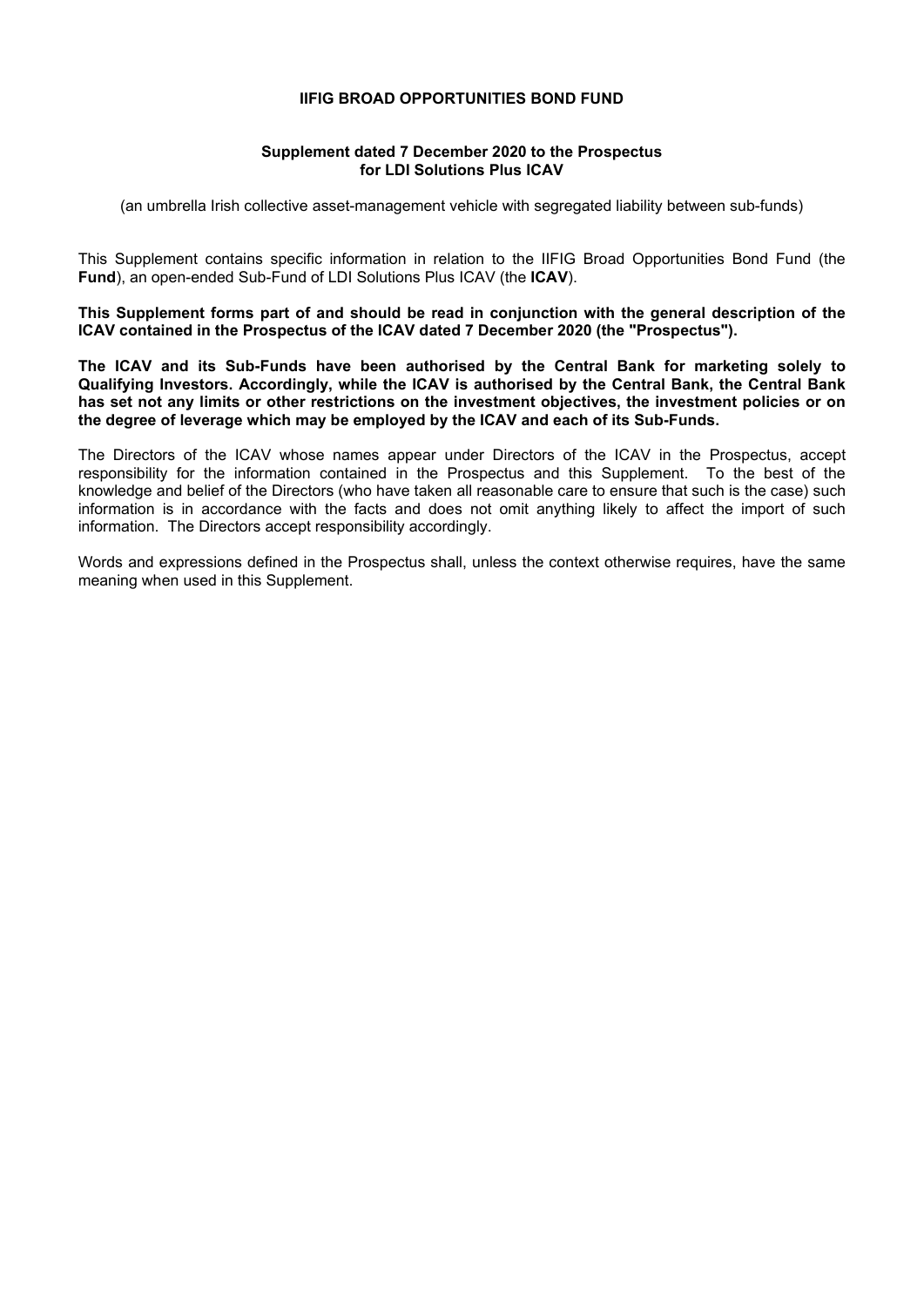# **Table of Contents**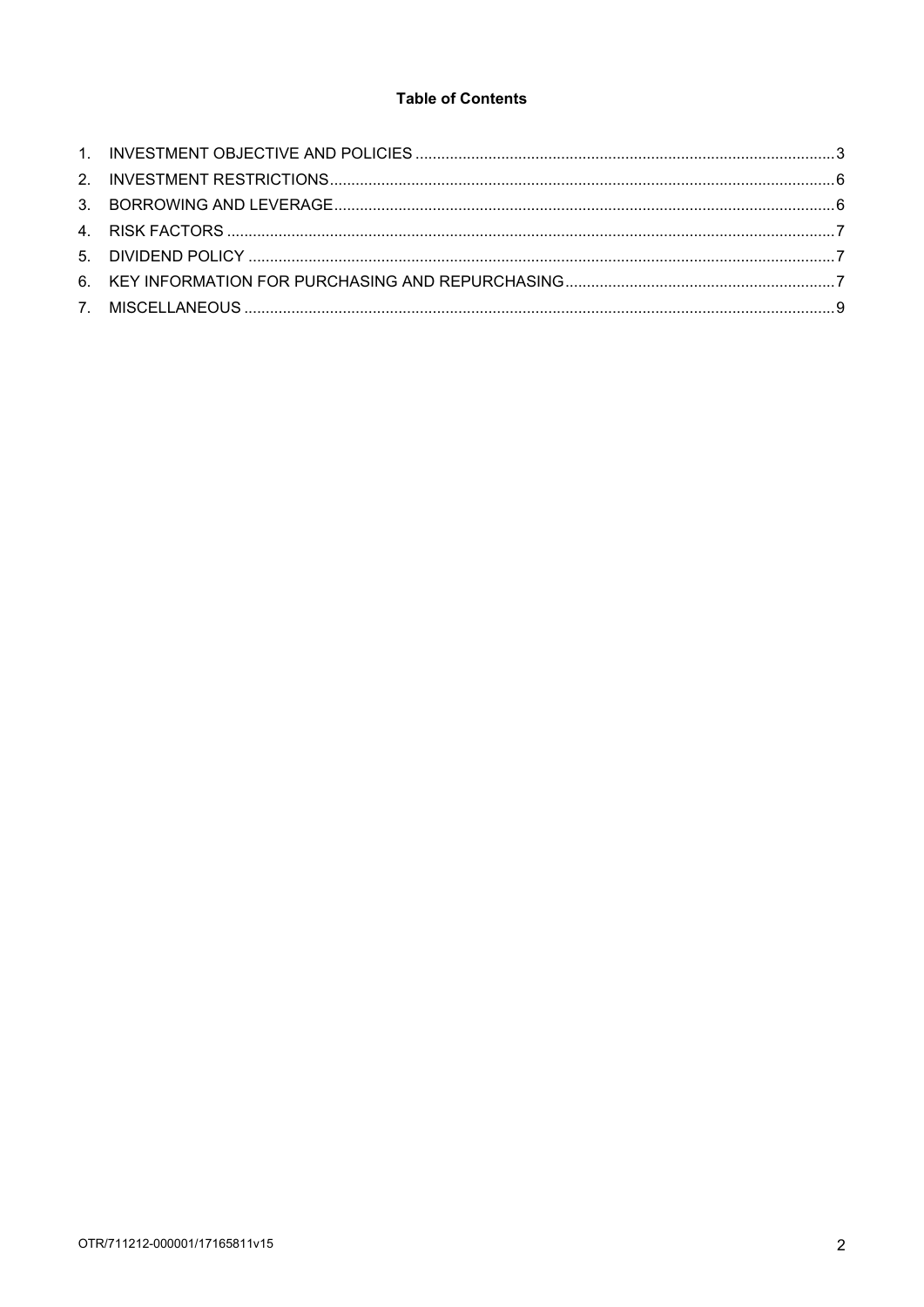#### **For the purpose of this Supplement, reference to Sub-Investment Manager shall mean Insight Investment Management (Global) Limited.**

### 1. **INVESTMENT OBJECTIVE AND POLICIES**

#### **Investment Objective**

The investment objective of the Fund is to seek to outperform the benchmarks on an annual basis.

The benchmarks which the Fund has selected to seek to outperform on a 50/50 basis are the iBoxx Sterling Non Gilts Index and the FTSE-A All Stocks Gilt Index, or where appropriate in each case, some such other broad UK bond market index that may be chosen at the discretion of the Directors on the advice of the Sub-Investment Manager and notified to the Shareholders in the Fund.

#### **Investment Policy**

The Fund will seek to achieve its investment objective by taking views on the direction and volatility of global bond and currency markets by gaining exposure to a diverse range of debt instruments, other securities and currencies, all of which are described in more detail below. Exposure will be obtained predominantly through the use of derivatives but the Fund will also have the ability to invest directly in eligible assets and currencies where the Investment Manager considers it a more efficient way to get exposure to certain asset classes. The Fund will take both positive and negative directional views through long or short positions using the derivative instruments listed below. The Fund may also seek to obtain exposure to eligible asset classes through investment in collective investment schemes.

The investments of the Fund may or may not be listed on recognised exchanges and markets. The Fund has no specific geographical focus, although investments are expected to be made primarily on UK markets.

Whilst the Fund's base currency is Sterling, it may invest in non-Sterling denominated assets which may not necessarily be hedged back into Sterling, although this would not be expected to occur on a frequent basis.

# **(a) Bonds**

The Fund may invest in a broad range of bonds and other securities, instruments and obligations issued or guaranteed by the UK government, other sovereign governments or their agencies and securities, supranational or public international bodies, banks, corporates or other commercial issuers.

These types of bonds, other securities, instruments and obligations are described below and may be issued by both UK and non-UK issuers:

UK Government Gilts – Fixed interest or index-linked securities issued by Her Majesty's Government.

UK Government T-Bills – Short-term securities issued by Her Majesty's Government.

Non-UK Government Sovereign Bonds – Bonds typically denominated in Sterling which are issued or guaranteed by one or more non-UK sovereign governments or by any of their political sub-divisions, agencies or instrumentalities. Bonds of such political sub-divisions, agencies or instrumentalities are often, but not always, supported by the full faith and credit of the relevant non-UK sovereign government.

Supranational Bonds – Debt obligations issued or guaranteed by supranational entities and public international bodies including but not limited to international organisations designated or supported by governmental entities to promote economic reconstruction or development and international banking institutions and related government agencies including the Asian Development Bank, the European Bank for Reconstruction and Development, the Inter-American Development Bank, the International Monetary Fund, the European Investment Bank and the International Bank for Reconstruction and Development (the World Bank).

Asset Backed Securities (**ABS**) – ABS are securities issued by corporations or other entities (including public and local authorities) which are collateralised by mortgages, charges or other debt obligations or rights to receivables.

Certificates of Deposit – Negotiable interest-bearing debt instruments with a specific maturity. Certificates of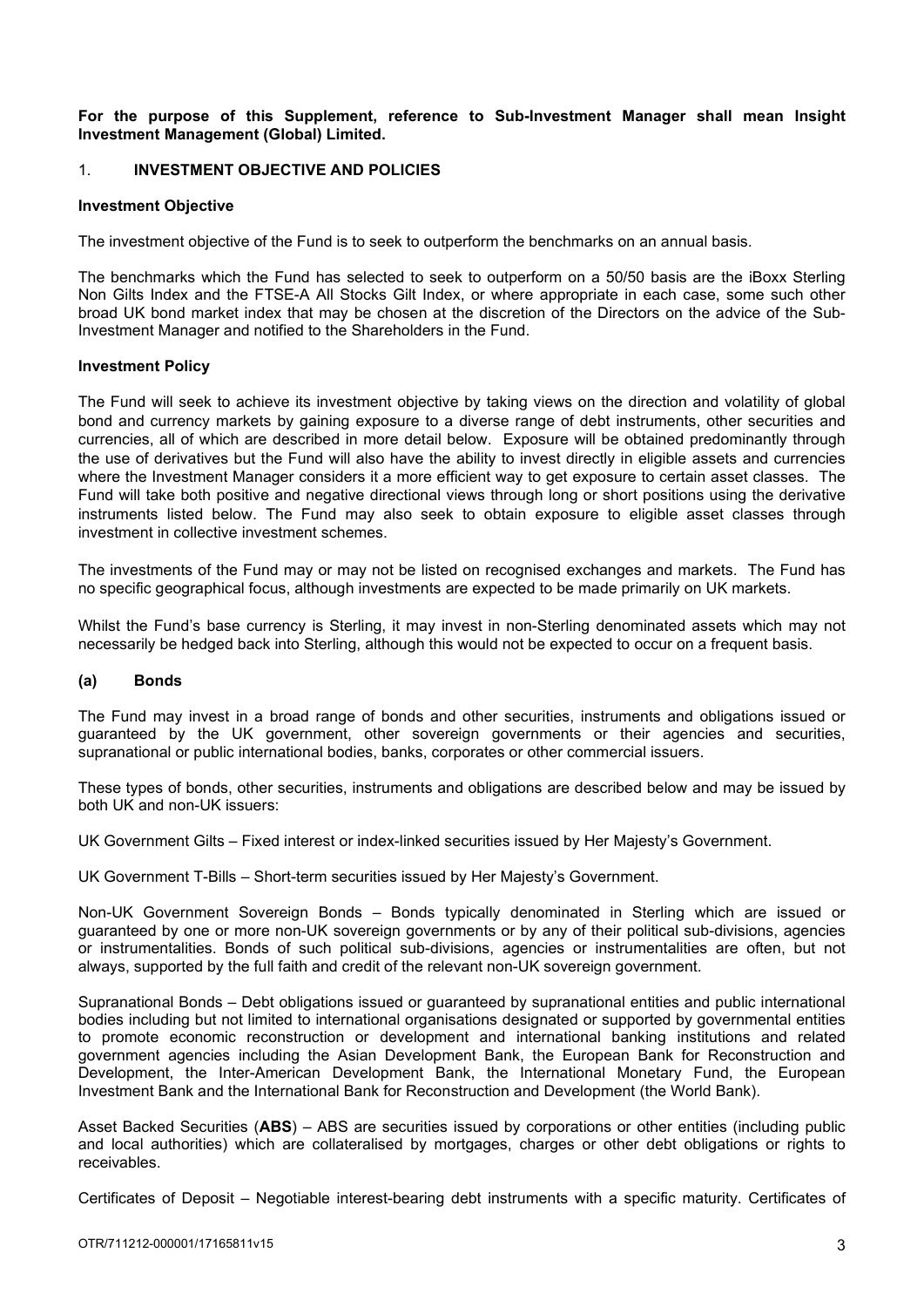deposit are issued by banks, building societies and other financial institutions in exchange for the deposit of funds.

Floating Rate Notes (**FRNs**) – FRNs are debt securities issued by banks, building societies and other financial institutions with a variable interest rate. The interest rate payable on FRNs may be reset periodically by reference to some independent interest rate index or according to a prescribed formula.

Short and Medium Term Obligations – Debt obligations, notes or debentures including but not limited to commercial paper, short dated fixed rate bonds or any other type of debt instruments which are transferable securities.

Commercial Paper – Unsecured short-term promissory notes issued by corporations and other entities.

# **(b) High Yield Securities**

The Fund may also invest in a broad range of sub-investment grade securities which have a credit rating at the time of purchase of BB+ or below (or its equivalent) from a recognised rating agency such as Standard & Poor's or are deemed by the Investment Manager to be of equivalent quality. These include fixed and floating rate debt securities, instruments and obligations which may be available in the prevailing markets for instruments including securities, instruments and obligations issued or guaranteed by corporates or other commercial issuers, world-wide governments or their agencies and securities and instruments and obligations issued by supranational or public international bodies and banks.

# **(c) Emerging Markets Debt Securities**

The Fund may also invest in emerging market debt securities. These include Brady bonds, sovereign Eurobonds, corporate bonds, local Treasury bills, notes and bonds, certificates of deposit, commercial paper, structured notes and money market securities. Many of the emerging market securities in which the Fund may invest are, by definition, rated below investment grade (BBB-); those issuers with a rating below BBB- have a lower quality than those having a rating BBB- or more and the investments in securities of these issuers present a high risk.

# **(d) Loans**

The Fund may invest in loans, participations in loans or assignments of loans to borrowers (which can be corporates, sovereign governments, public bodies or others) (the **Borrower**) although it is not envisaged that loans would ever form a substantial part of the Fund's portfolio. Loan participations typically represent participation in a loan to a corporate borrower and generally are offered by banks or other financial institutions or lending syndicates (the **Lender**).

Such loan investments can include senior loans, second lien loans, mezzanine loans and other loan classes. The Fund can have exposure to loan sectors and businesses, including but not limited to, real estate, infrastructure, financial institutions (including loans to corporate lenders), receivables, asset backed finance, leveraged loans and bridge finance.

The Fund may obtain exposure to such loans directly or indirectly by investing in intermediary vehicles, which have exposure to such loan investments. Such securities issued by an intermediary vehicle may be rated or unrated, with no deemed minimum credit rating required. Loans may be secured or unsecured. Loans can be secured by specific collateral and have a claim on the assets of the Borrower that is generally senior to other subordinated debt and stock of the Borrower (but do not need to be).

Some loans may incorporate delayed drawdown characteristics, where although the obligation is created prior to investment the amount advanced is drawn down and repaid and/or redrawn in stages. Furthermore, some loans may incorporate revolving credit characteristics, where although the obligation is created prior to investment the amount advanced may be fully drawn down or drawn down in stages, repaid and redrawn over the term of the loan. In each case, the Fund is committed to supply these amounts at each stage up to the level of the Fund's full contractual commitment for the period it remains a participant in the loan facility.

The proceeds of loans primarily are used to finance acquisitions of companies or various other assets, equity repurchases or debt repurchases and to finance internal growth or other purposes.

Loans typically have rates of interest which are determined daily, monthly, quarterly or semi-annually by reference to a base lending rate, plus a premium. These base lending rates are primarily LIBOR (i.e. a variable rate), or a successor benchmark, but can also be fixed rate. There is no rating requirement or particular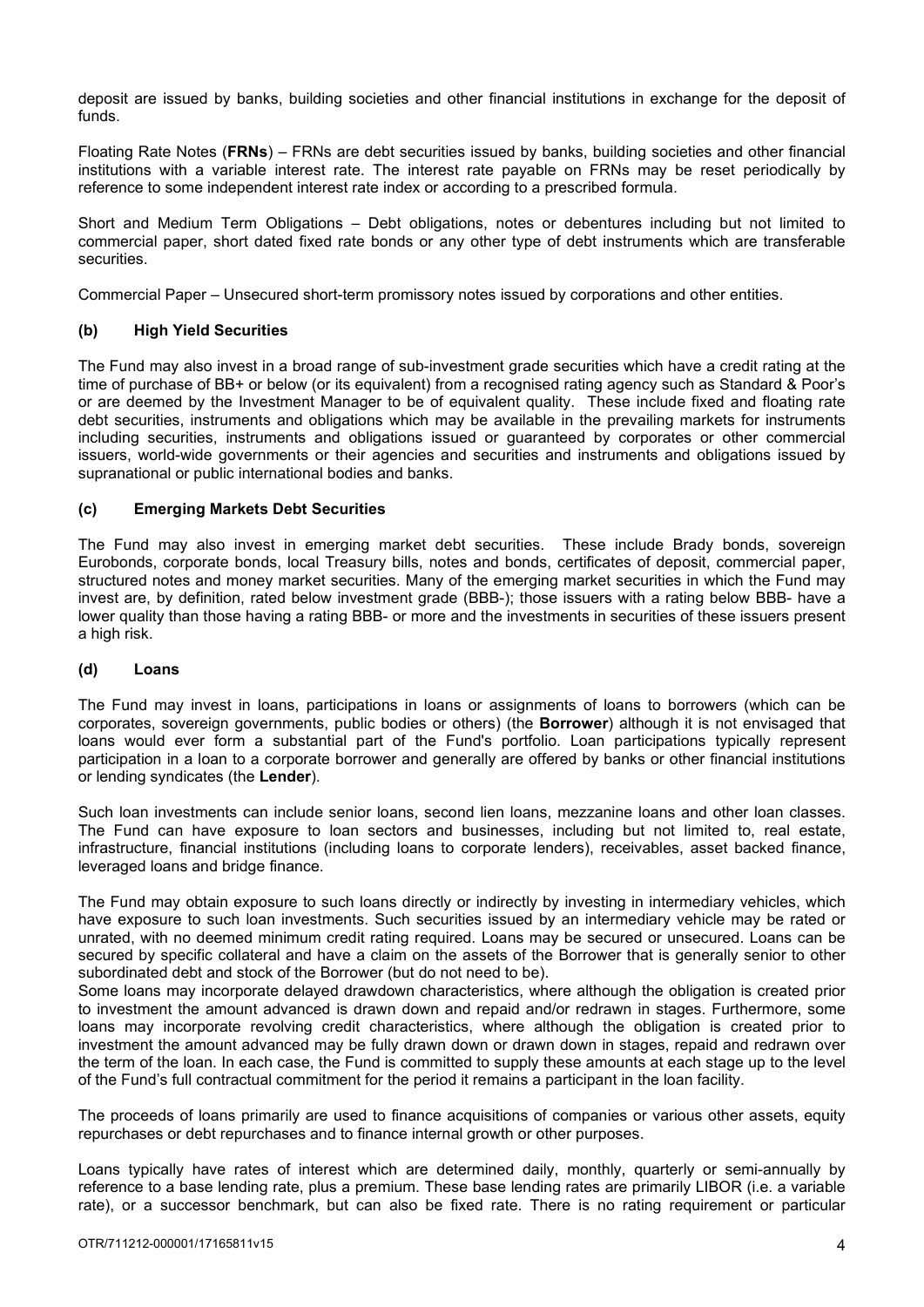geographic focus for such loans or the borrowers under such loans and such loans may not have a credit rating. Loan agreements must be deemed by the Investment Manager to be comparable to transferable securities in order to be eligible for investment.

### **(e) Collective investment schemes**

The Fund may invest without limit in shares/units of another collective investment scheme or schemes. Such schemes may be domiciled in Ireland, Luxembourg, the Channel Islands, the Cayman Islands or other recognised fund domiciles. Such schemes may be constituted as investment companies, unit trusts, limited partnerships or other typical fund structures and may be traded, listed or dealt in on a stock exchange or other regulated market. They may be regulated or unregulated, may be leveraged and may be managed or advised by the Investment Manager or an affiliate.

Collective investment schemes managed by the Investment Manager or an affiliate may include but are not limited to sub-funds of Insight Liquidity Funds plc, namely the ILF GBP Liquidity Fund, the ILF USD Liquidity Fund, the ILF EUR Cash Fund, the ILF GBP Liquidity Plus Fund and the ILF EUR Liquidity Plus Fund; the IIFIG Government Liquidity Fund, a sub-fund of the ICAV; and the Insight High Grade ABS Fund and Insight Liquid ABS Fund, both of which are sub-funds of Insight Global Funds II plc.

### **(f) Ancillary Liquid Assets**

The Fund may also have ancillary liquid assets such as bank deposits.

### **(g) Derivatives**

The Fund may utilise a broad range of derivatives, including without limitation, interest rate swaps, inflation swaps, credit default swaps, currency swaps, futures, options and foreign exchange contracts.

#### **Interest Rate Swaps**

An interest rate swap is an agreement negotiated between two parties to exchange a recognised interest rate cash flow, calculated on a notional amount, at specified dates during the life of the swap. The notional amount is used only to determine the payments under the swap and is not exchanged. The payment obligation of each party is calculated using a different interest rate, typically with one party paying a floating interest rate in return for receiving a fixed interest rate, either at regular intervals during the life of the swap or at the maturity of the swap.

#### **Inflation Swaps**

An inflation swap operates in a similar way to an interest rate swap except that it is an agreement negotiated between two parties to exchange payments at a fixed or floating rate in return for payments based on realised inflation over the relevant period. The inflation will be referenced to the UK retail price index and/or the limited price index (LPI). LPI means limited price indexation of increases equal to the retail price index, subject to a maximum and minimum annual increase.

#### **Credit Default Swaps**

Credit default swaps provide a measure of protection against defaults of debt issuers. The Fund's use of credit default swaps does not assure their use will be effective or will have the desired result. The Fund may at the discretion of the Investment Manager be the buyer and/or seller in credit default swap transactions to which the Fund is a party. Credit default swaps are transactions under which the parties' obligations depend on whether a credit event has occurred in relation to the reference asset. The credit events are specified in the contract and are intended to identify the occurrence of a significant deterioration in the creditworthiness of the reference asset. On settlement, credit default products may be cash settled or involve the physical delivery of an obligation of the reference entity following a default. The buyer in a credit default swap contract is obligated to pay the seller a periodic stream of payments over the term of the contract provided that no event of default on an underlying reference asset has occurred. If a credit event occurs, the seller must pay the buyer the full notional value of the reference asset that may have little or no value. If the Fund is a buyer and no credit event occurs the Fund's losses will be limited to the periodic stream of payments over the term of the contract. As a seller, the Fund will receive a fixed rate of income throughout the term of the contract, provided that there is no credit event. If a credit event occurs, the seller must pay the buyer the full notional value of the reference obligation.

# **Currency Swaps**

A currency swap is an agreement between two or more parties to exchange sequences of cash flows over a period in the future. The cash flows that the counterparties make are tied to the value of foreign currencies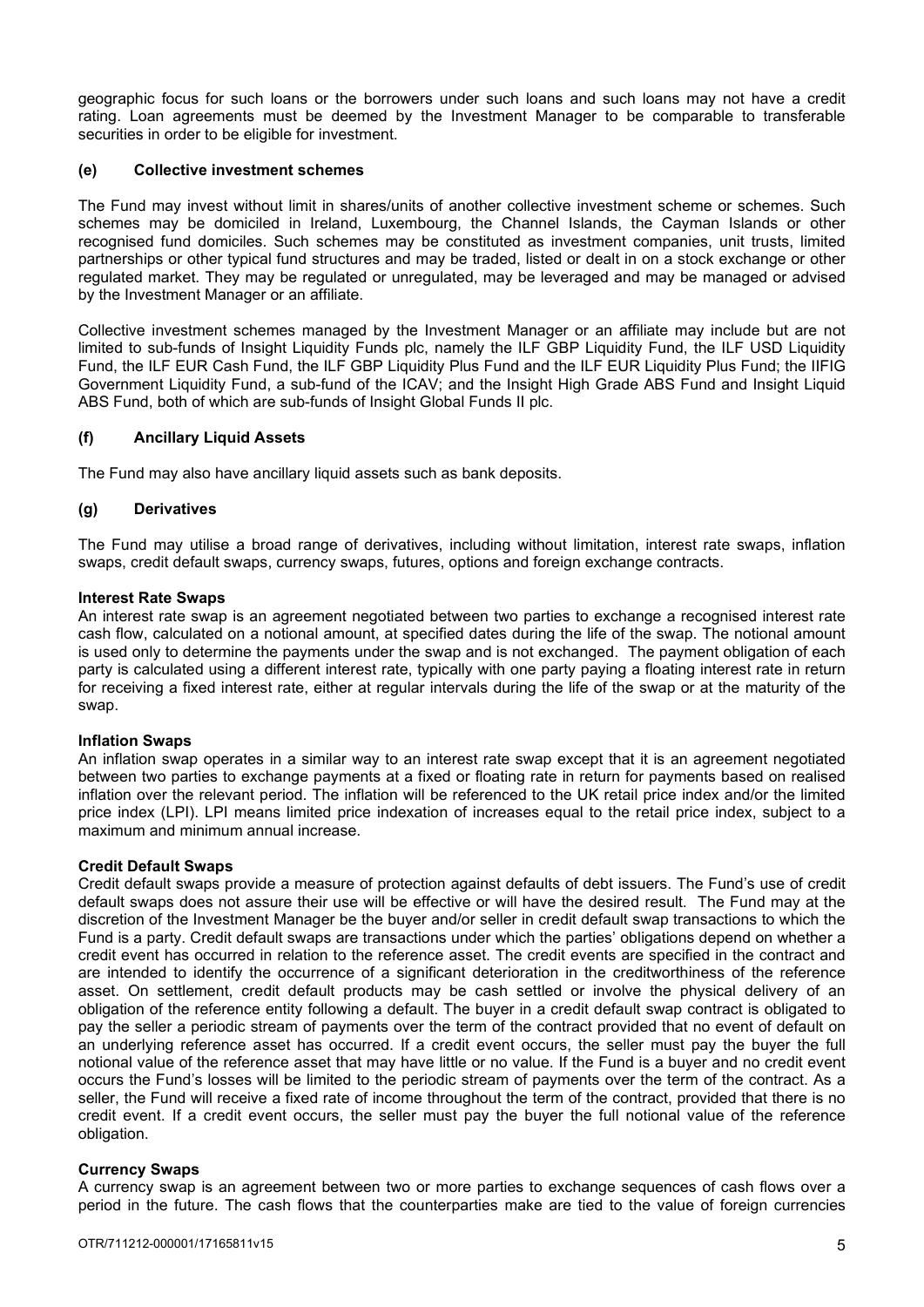including Sterling, US Dollar, Euro and Yen. The Fund may use such swaps to cover the risk of the value of a particular currency rising or falling over time.

# **Futures**

Futures are contracts to buy or sell a standard quantity of a specific asset (or, in some cases, receive or pay cash based on the performance of an underlying asset, instrument or index) at a pre-determined future date and at a price agreed through a transaction undertaken on an exchange. Futures contracts allow investors to hedge against market risk or gain exposure to the underlying market. Since these contracts are marked-tomarket daily, investors can, by closing out their position, exit from their obligation to buy or sell the underlying assets prior to the contract's delivery date. Futures may also be used to equitise cash balances, both pending investment of a cash flow and with respect to fixed cash targets. Frequently, using futures to achieve a particular strategy instead of using the underlying or related security or index results in lower transaction costs being incurred.

# **Options**

There are two forms of options, put and call options. Put options are contracts sold for a premium that gives one party (the buyer) the right, but not the obligation, to sell to the other party (the seller) of the contract, a specific quantity of a particular product or financial instrument at a specified price. Call options are similar contracts sold for a premium that gives the buyer the right, but not the obligation, to buy from the seller of the option at a specified price. Options may also be cash settled. The Fund may be a seller or buyer of put and call options.

# **Forward Foreign Exchange Contracts**

A forward contract locks-in the price at which an index or asset may be purchased or sold on a future date. In currency forward contracts, the contract holders are obligated to buy or sell the currency at a specified price, at a specified quantity and on a specified future date.

# **(h) Sale and Repurchase Agreements**

The Fund may enter into sale and repurchase agreements (**repos**). Under a repo the Fund would sell a security (typically government bonds) and agree, at the time of sale, to repurchase the security at a mutually agreed upon date and price. The repurchase price reflects the sale price plus an agreed upon market rate of interest which is unrelated to the coupon rate or maturity of the security. The Fund may enter into reverse repos under which it acquires a security and agrees to resell it at a mutually agreed upon date and price.

# **(i) Corporate Debt Securities**

The Fund may invest in securities including corporate bonds, debentures, notes (which are transferable securities) and other similar corporate debt instruments, including convertible securities. Debt securities may be acquired with warrants attached. Corporate income-producing securities may also include forms of preferred or preference stock. The rate of interest on a corporate debt security may be fixed, floating or variable, and may vary inversely with respect to a reference rate. Corporate debt securities are subject to the risk of the issuer's inability to meet principal and interest payments on the obligation and may also be subject to price volatility due to such factors as interest rate sensitivity, market perception of the creditworthiness of the issuer and general market liquidity. When interest rates rise, the value of corporate debt securities can be expected to decline. Debt securities with longer maturities tend to be more sensitive to interest rate movements than those with shorter maturities.

# **Underlying Fund Charges**

As an investor in the shares of ILF GBP Liquidity Fund and the ILF GBP Liquidity Plus Fund of Insight Liquidity Funds plc, the ICAV will not be subject to any investment management fees payable by such sub-funds and Shareholders will therefore not suffer any double charging of investment management fees in this regard. The ICAV will be subject to its proportionate share of the other fees and expenses payable by those sub-funds which will vary from scheme to scheme depending on the nature and investment strategy thereof and may be capped for each class of shares by reference to the net asset value attributable to those shares.

### 2. **INVESTMENT RESTRICTIONS**

Other than as outlined above, the Investment Restrictions as set out in the Prospectus shall apply.

# 3. **BORROWING AND LEVERAGE**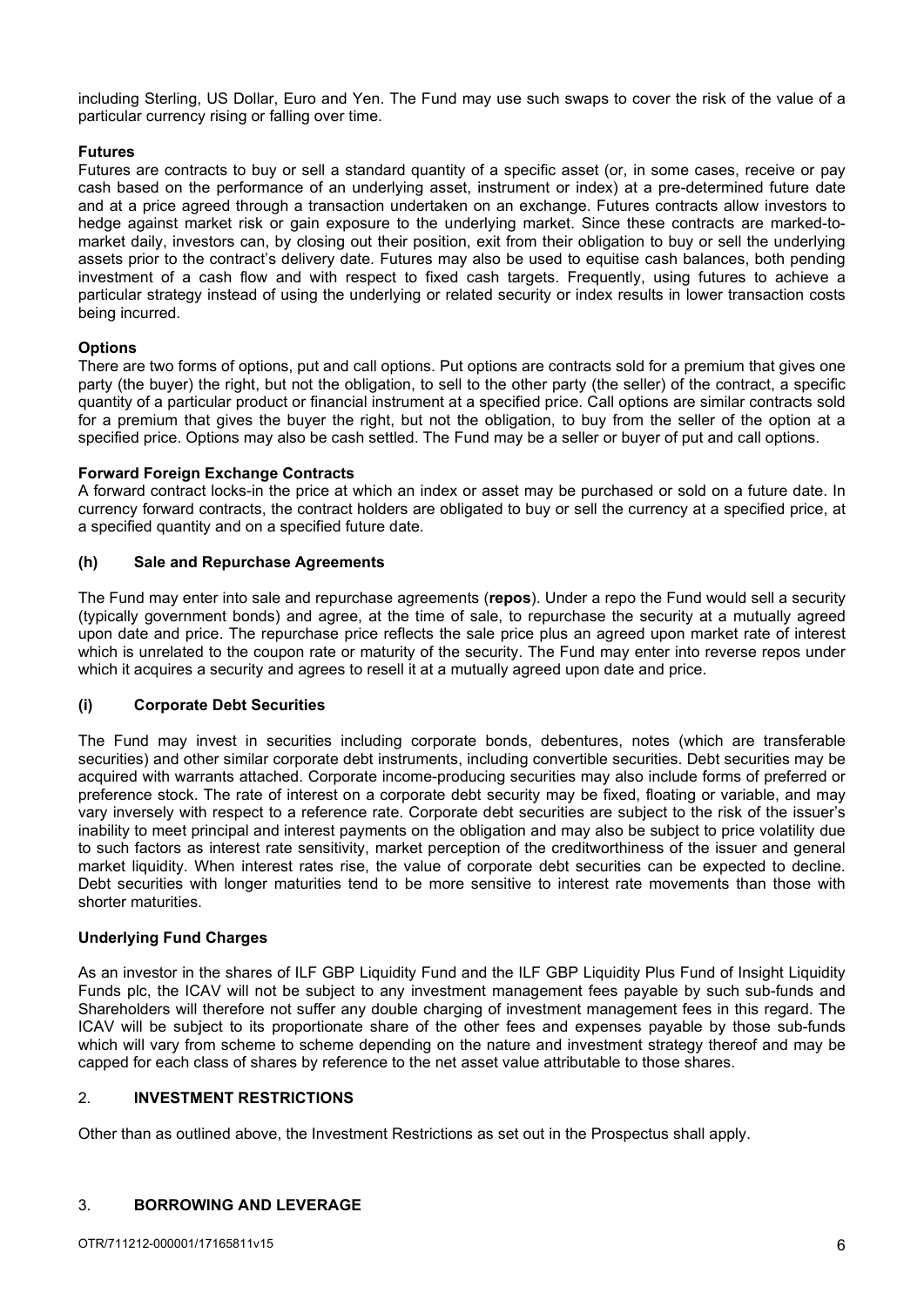The Fund may, in the normal course of its business, make use of an overdraft facility from time to time.

The Fund may be subject to leverage through the use of borrowings and derivatives. There can be no assurance that the Fund will achieve its intended leverage and the level of leverage may vary throughout the lifetime of the Fund. Pursuant to the AIFMD Legislation, the leverage of the Fund is calculated using the commitment method and the gross notional method. The commitment method requires each derivative position to be converted into the market value of an equivalent position in the underlying asset and takes into account netting and hedging and other arrangements which affect the exposure of the Fund. The gross notional method converts derivative positions into an equivalent position in the underlying assets.

In the view of the AIFM and the Investment Manager, the leverage of the Fund calculated using the commitment method is a more appropriate reflection of the economic risk of the Fund than the gross notional method which does not provide for the closing out or netting of positions.

The maximum intended level of leverage, calculated using the commitment method as required pursuant to the AIFMD Legislation, will be 3 times the Net Asset Value of the Fund and using the gross notional method will be 6 times the Net Asset Value of the Fund. Short sales will not be treated as borrowing for this purpose.

The Fund may also on a temporary basis engage in borrowing and enter into credit facilities or overdraft arrangements.

### 4. **RISK FACTORS**

The risk factors as set out in the Prospectus shall apply.

In addition to the risk factors set out in the Prospectus, investors should also note that subscription for Shares of the Fund is not the same as making a deposit with a bank or other deposit taking body and the value of the Shares is not insured or guaranteed. The value of the Fund may be affected by the creditworthiness of issuers of the Fund's investments and, notwithstanding the policy of the Fund of investing in short term instruments, may also be affected by substantial adverse movements in interest rates.

#### **Loan Participation Risk**

There are some specific risks associated with investment in loans. For example, the specific collateral used to secure a loan may decline in value or become illiquid, which would adversely affect the loan's value. Also, many loans are not actively traded, which may impair the ability of the Fund to realise full value in the event of the need to liquidate such assets.

Loan participations typically represent participation in a loan to a corporate borrower, and generally are offered by banks or other financial institutions or lending syndicates (the Lender). When purchasing loan participations, the Fund assumes certain risks associated with the corporate Borrower. They are subject to the credit risk of the corporate borrower(s) and in certain circumstances to the credit risk of the Lender if the participation only provides for the Fund having a contractual relationship with the Lender, not the borrower(s). Accordingly, the Fund will assume the credit risk of both the Lender and Borrower, as well as of any intermediate participant. In addition, when purchasing loan participations, the Fund may have no right to enforce compliance by the Borrower(s) with the terms of the loan agreement(s) relating to the loan(s) or any rights of set-off against the Borrower(s). Thus, the Fund may not directly benefit from any collateral supporting the loan(s) in which it has purchased participations.

# 5. **DIVIDEND POLICY**

The Directors only intend to make Accumulation Shares available in the Fund. Accumulation Shares carry no right to any dividend. The net income attributable to the Shares in the Fund shall be retained within the Fund and the value of the Shares shall rise accordingly.

# 6. **KEY INFORMATION FOR PURCHASING AND REPURCHASING**

**Base Currency Sterling** 

**Business Day** means a day except a Saturday or a Sunday on which banks in London are open for normal business or such other day(s) as the Directors (or their duly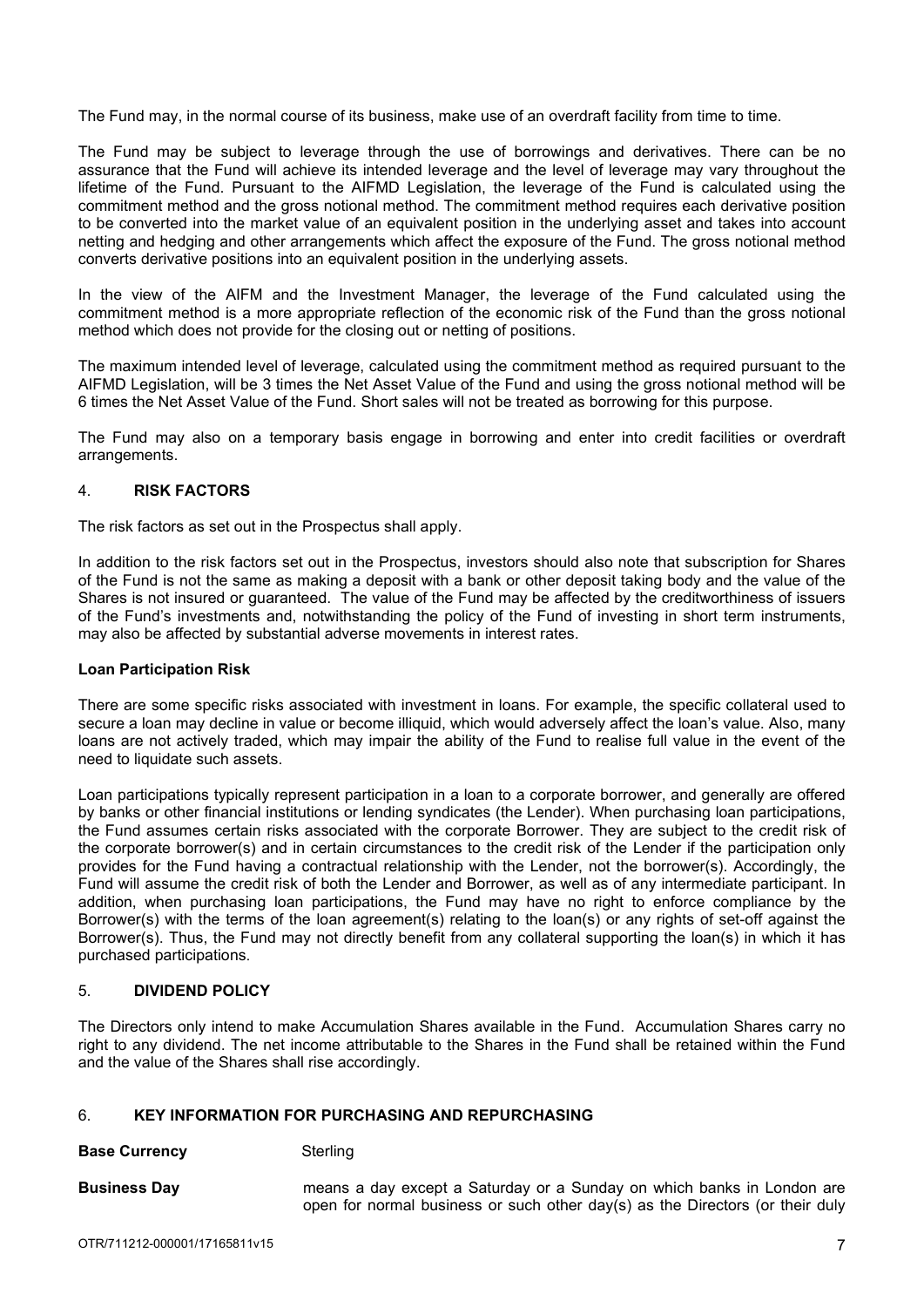- **Dealing Day** means the 15<sup>th</sup> day of each month provided that the 15<sup>th</sup> is a Business Day (if it is not, the next following Business Day will be a Dealing Day) and the last Business Day of each month and/or such other day(s) as may be determined by the Directors (or their duly appointed delegate) from time to time and notified in advance to all Shareholders provided that there shall be at least one Dealing Day per quarter.
- **Available Share Class** Class S Shares. Class S Shares are only available to those investors who have entered into a Client Agreement. The requirement for a Client Agreement is for administrative efficiency purposes only and does not represent a restriction on the freely transferable nature of the Shares.
- **Minimum Initial Subscription** The minimum initial subscription in Class S Shares is £1,000,000. The Directors may, in their absolute discretion, accept lower amounts provided investment of such amounts would be in the best interests of Shareholders and that at no time shall it be reduced below €100,000 or its equivalent in another currency.

**Minimum Additional** The minimum additional subscription amount is £100,000 or such lower amount

**Subscription as the Directors may, in their absolute discretion, accept.** 

The Directors may waive such Minimum Additional Subscription amount in their absolute discretion.

appointed delegate) may determine, and notify to Shareholders in advance.

**Minimum Holding**  None

**Dealing Deadline** 5.00 p.m. (Irish time) on the relevant Dealing Day unless or such other time for the relevant Dealing Day as may be determined by the Directors (or their duly appointed delegate) and notified in advance to Shareholders, provided always that the Dealing Deadline is not later than the Valuation Point. Applications received after the Dealing Deadline shall be deemed to have been received by the next Dealing Deadline, save in circumstances where the Directors (or their duly appointed delegate) may in their discretion determine, provided the applications are received before the Valuation Point for the relevant Dealing Day.

**Settlement Date** Cleared funds must be received by 5.00 pm (Irish time) and accepted by the Administrator within three Business Days following the Dealing Day, unless otherwise approved by the Directors (or their duly appointed delegate).

> In the case of repurchases, proceeds will usually be paid by electronic transfer to a specified account (in the absence of any other specific instruction) at the Shareholder's risk and expense within three Business Days following the Dealing Day after the receipt of the relevant duly signed repurchase documentation.

- **Dealing Price** The price at which Shares of the Fund will be issued or repurchased on a Dealing Day, after the initial issue, is the Net Asset Value per Share of the Fund, which may be subject to an adjustment based on the single swing price adjustment mechanism, as disclosed in the Prospectus. Such adjustment will not exceed 3% of the Fund's Net Asset Value.
- **Valuation Point** means 9.00 p.m. Irish time on the relevant Dealing Day and/or such other time as may be determined by the Directors (or their duly appointed delegate) from time to time and notified in advance to all Shareholders provided it is after, or the same time as, the Dealing Deadline for the relevant Dealing Day.